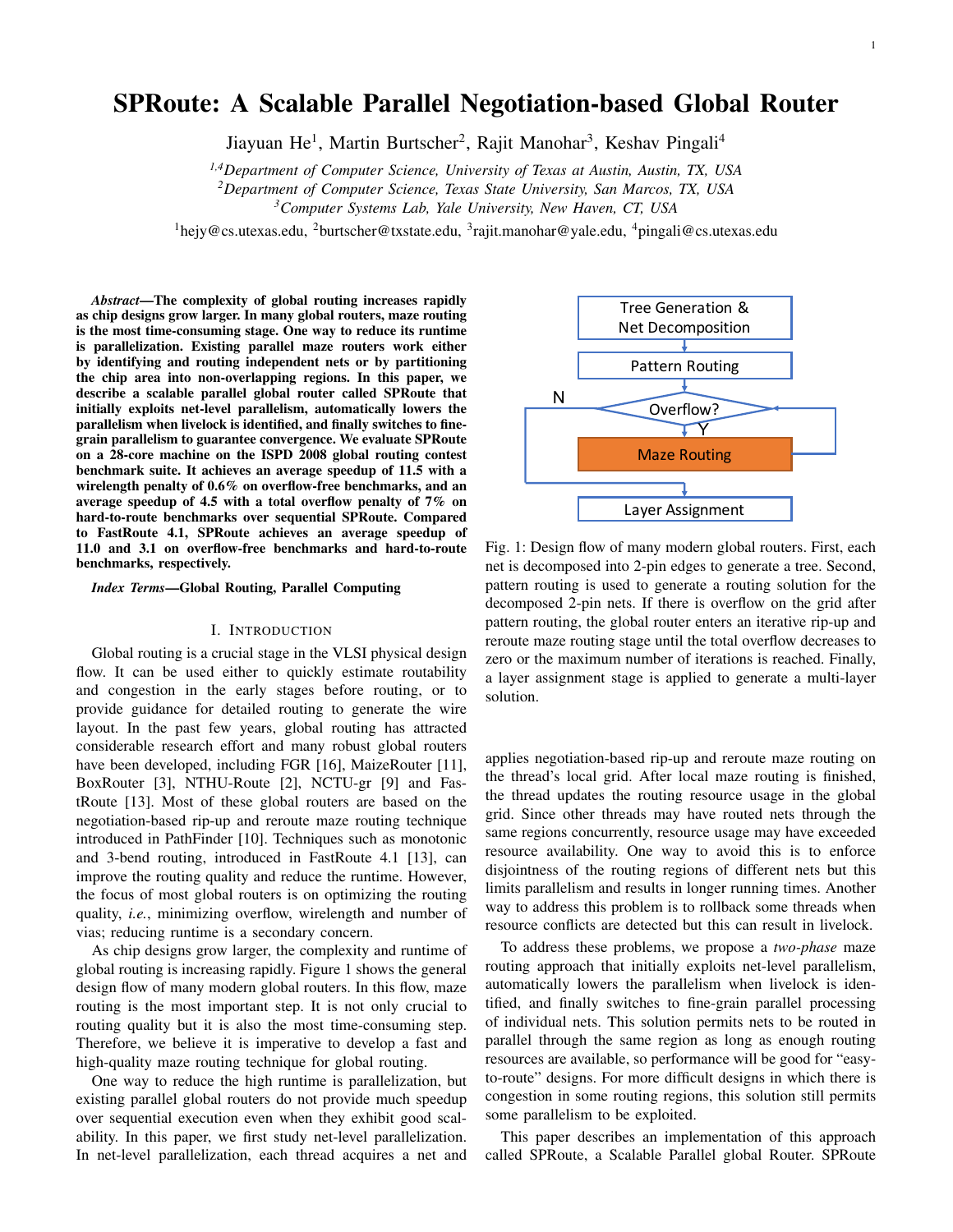

Fig. 2: Grid graph of global routing. The chip area is partitioned into  $4 \times 4$  bins and forms a  $4 \times 4$  grid graph. The red lines on the grid graph show a solution to route a net that connects pins A, B and C.

uses ideas from the sequential FastRoute 4.1 [13]. To make it easy to use, SPRoute has a single parameter set for all inputs. We evaluate SPRoute on the ISPD 2008 global routing contest benchmark suite [1]. It achieves an average speedup of 11.5 with a wirelength penalty of 0.6% on a 28-core machine on overflow-free benchmarks, and an average speedup of 4.5 with an overflow penalty of 7% on hard-to-route benchmarks over sequential SPRoute. Compared to FastRoute 4.1, SPRoute achieves an average speedup of 11.0 and 3.1 on overflow-free benchmarks and hard-to-route benchmarks, respectively.

In summary, the contributions of this work are as follows.

- 1) We propose a novel two-phase maze routing algorithm that combines a net-level parallel phase and a finegrain parallel phase. The proposed approach resolves the livelock issue in net-level parallel routing and achieves good speedup.
- 2) We describe an implementation of this two-phase maze routing algorithm called SPRoute. We show that SPRoute achieves good speedup on multi-core machines with an acceptable wirelength and overflow penalty compared to state-of-the-art global routers.
- 3) We study the limited parallelism in the fine-grain stage and investigate factors that limit speedup.

SPRoute will be released as open-source code.

The rest of the paper is organized as follows. Section II provides background on global routing and discusses the livelock issue of net-level parallelization. Section III summarizes related work. Section IV describes the proposed twophase maze routing approach in detail. Section V provides experimental results. Section VI concludes the paper.

# II. BACKGROUND

## *A. Global Routing*

In global routing, a set of nets and a routing region are given as input. Each net consists of a set of pins. Each pin represents a pin of a cell in the circuit and has a fixed coordinate generated by the placement stage. The routing region is represented as a grid graph. The nodes of the grid graph represent the routing grid bins and the edges represent the connections between adjacent grid bins. Figure 2 shows an example of a  $4 \times 4$  grid. The chip area is partitioned into  $4 \times 4$  bins and forms a  $4 \times 4$  grid graph. The blue rectangles represent the cells of the circuit. Vertices A, B and C are three pins on the same net and need to be connected. The red lines on the grid graph show a solution to route this 3-pin net.

The capacity of an edge is the maximum number of wires that are allowed to route through the edge and is given as an input. The usage of an edge is the number of wires going through the edge. The overflow of an edge is the number of wires that exceeds the capacity.

The global routing problem is the following: for every input net, find a route that connects the pins of the net on the grid graph. The first objective is to minimize the total overflow of all edges. The second objective is to minimize the wire length. The cost of vias is also considered in multi-layer designs.

### *B. Modern Global Routers*

Most modern global routers are based on negotiation-based rip-up and reroute maze routing, which was introduced by PathFinder [10]. The general design flow is shown in Figure 1. First, each multi-pin net is decomposed into a set of 2-pin nets in the net decomposition stage. A widely used technique for decomposition is to generate a rectilinear Steiner minimum tree (RSMT) using FLUTE [4]. In the second stage, pattern routing is used to generate the routing solution for the decomposed 2-pin nets. Each global router applies its own pattern routing techniques, such as probabilistic L-shaped pattern routing in NTHU-Route [2] or L & Z and 3-bend routing in FastRoute [13]. If there is overflow on the grid after pattern routing, the global router enters an iterative rip-up and reroute maze routing stage until the total overflow decreases to zero or the maximum number of iterations is reached. Finally, a layer assignment stage is applied to generate a multi-layer solution.

Maze routing is the most time-consuming stage in the design flow of many modern global routers. Thus, it is necessary to develop fast and high-quality maze routing techniques for global routers.

#### *C. Livelock in Net-level Parallelism*

One way to reduce the runtime of maze routing is parallelization. In net-level parallelism, each thread first acquires a net and rips up the net if there is overflow on the edges it uses. The net is ripped up by subtracting the usage from the global grid. Then the thread applies maze routing on the thread's local grid and finally adds the usage to the global grid.

Unless care is taken, exploiting net-level parallelism can result in race conditions or even livelock when different nets are routed on the same region. The probability of livelock depends on the number of concurrent nets, *i.e.*, the number of threads in net-level parallelism. Figure 3 shows a simple example of livelock on a  $3\times3$  grid in which the capacity of each edge is 1. Assume nodes E and F are connected by two nets and that both initial routing solutions use edge (E, F). Edge (E, F) is an overflow edge with a capacity of 1 and a usage of 2. Suppose two threads acquire one net each and start rip-up and reroute at the same time. Both threads detect the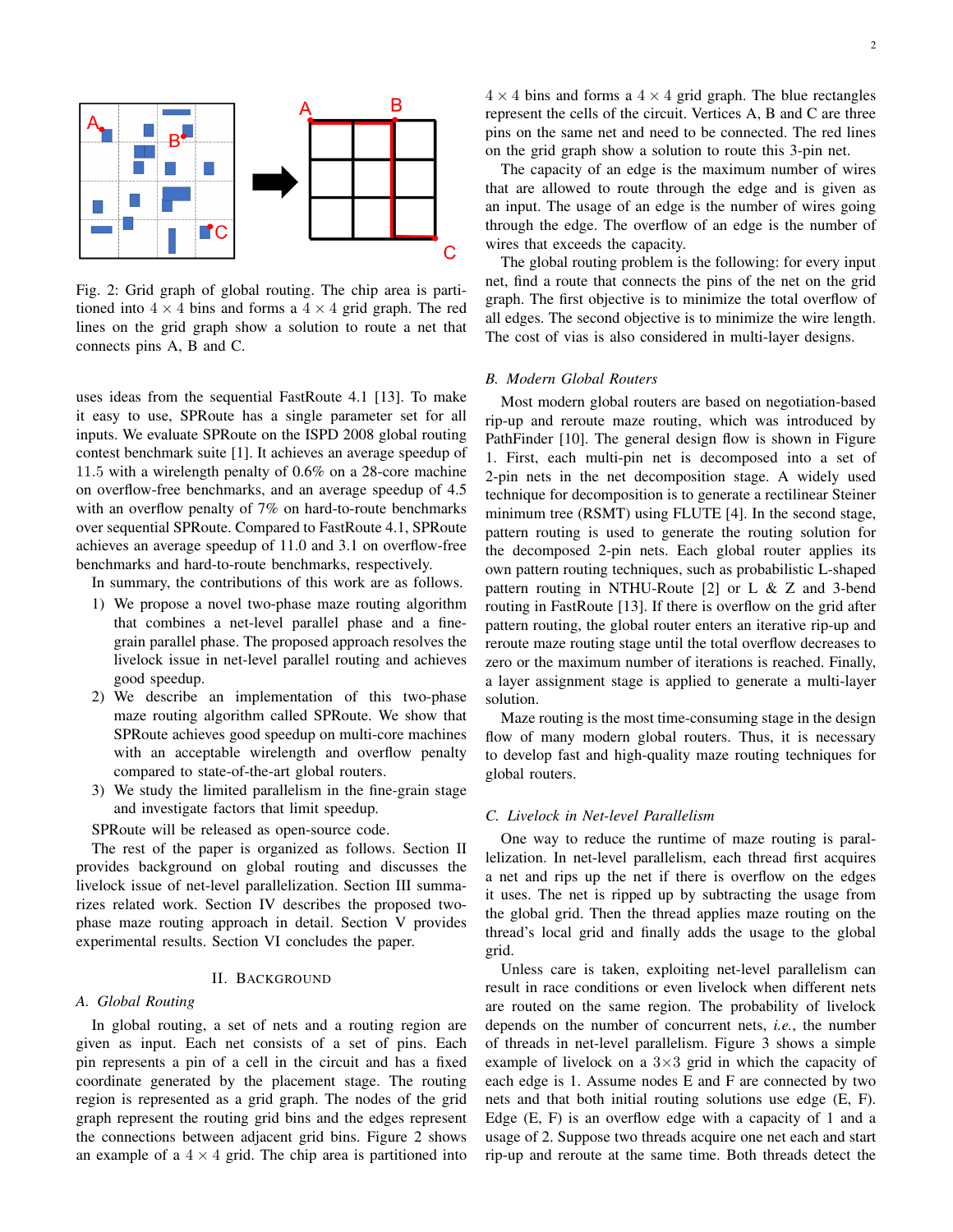

Fig. 3: An example of livelock. (a) In parallel execution, two threads identify two nets have overflow on edge  $(E, F)$ , rip them up, and then reroute on edge (E, F) again. (b) In sequential execution, one net routes after the other, so the later net is not ripped up.



(b) Number of Routed Nets vs. Conflicts

Fig. 4: Scalability and conflicts when locks are applied to rip up edges in the first iteration of the newblue3 input.

overflow edge (E, F), and after rip-up the usage of edge (E, F) becomes 0. During maze routing, both threads will read the usage of edge (E, F) as 0 and route on it again. This results in livelock.

One way to resolve the livelock is to lock the routing region when one net is working on it, thus sequentializing the conflicting nets. However, this reduces the amount of parallelism. Figure 4 shows the runtime and conflicts when locks are applied to rip up edges. The program only scales to 2 threads because more threads result in high conflict rates and thus sequentialize conflicted nets. The runtime of 14 and 28 threads is higher than the single-thread runtime. Figure 4 shows the performance of locking only the rip-up edges rather than the entire routing region, which leads to more contention.

The livelock issue in net-level parallelism has been studied in NCTU-gr 2.0 [9] and Han *et al.* [6]. NCTU-gr 2.0 uses a collision-aware technique that adjusts the cost of the grid when identifying collisions. The cost of edges in the conflicting region is increased to reduce the probability of using edges in the region. Han *et al.* implemented a scheduler to sequentialize the conflicting nets to guarantee mutual exclusion. However, the resulting amount of parallelism is limited and depends highly on the input circuit.

To address this problem, we propose a net-level-sequential fine-grain-parallel technique to resolve the livelock issue and achieve competitive speedups. This technique is implemented in the Galois system, described in Section II-D.

#### *D. Galois System*

Parallelism in graph algorithms such as maze routing can be described abstractly using a data-centric algorithm abstraction called the *operator formulation* [14].

The operator formulation has a local view and a global view of algorithms. The local view is called the *operator* and it specifies a state update rule that is applied to an *active node* in the graph. In maze routing, the operator updates the four neighboring nodes of the active node and expands the boundary. The global view of an algorithm is the *schedule*, which specifies the order in which active nodes must be processed. In the case of maze routing, grid nodes that are closer to the source nodes have higher priority and should be expanded first.

The Galois system is an open-source C++ library designed to ease the implementation of parallel graph algorithms described using the operator formulation. The programmer replaces serial loop constructs (e.g., *for* and *while* loops) and serial data structures with parallel loop constructs and concurrent data structures provided by the Galois system. Galois is designed so that the programmer does not have to deal with low-level parallel programming constructs such as threads, locks, barriers, condition variables, etc.

In this work, the Galois do all parallel loop and LargeArray are used to exploit net-level parallelism. The  $for\_each$  parallel loop and  $OrderedByIntegerMetric$ (OBIM) scheduler are used to exploit fine-grain parallelism.

#### III. RELATED WORK

Several parallel global routers have been developed to reduce the running time of routing. PGRIP [17] is a parallel global router based on integer programming. It partitions the chip area into subregions to form subproblems and solves each subproblem in parallel. Integer programming is a heavyweight tool, which increases the runtime of PGRIP though the code is parallel. NCTU-GR 2.0 [9] is a net-level parallel method. The paper studies race conditions on routing resources and introduces a collision-aware rip-up and reroute solution by adjusting the cost of conflicting routing resources. Han *et al.* [6] implement net-level parallelism on GPUs by identifying and scheduling independent nets to avoid race conditions on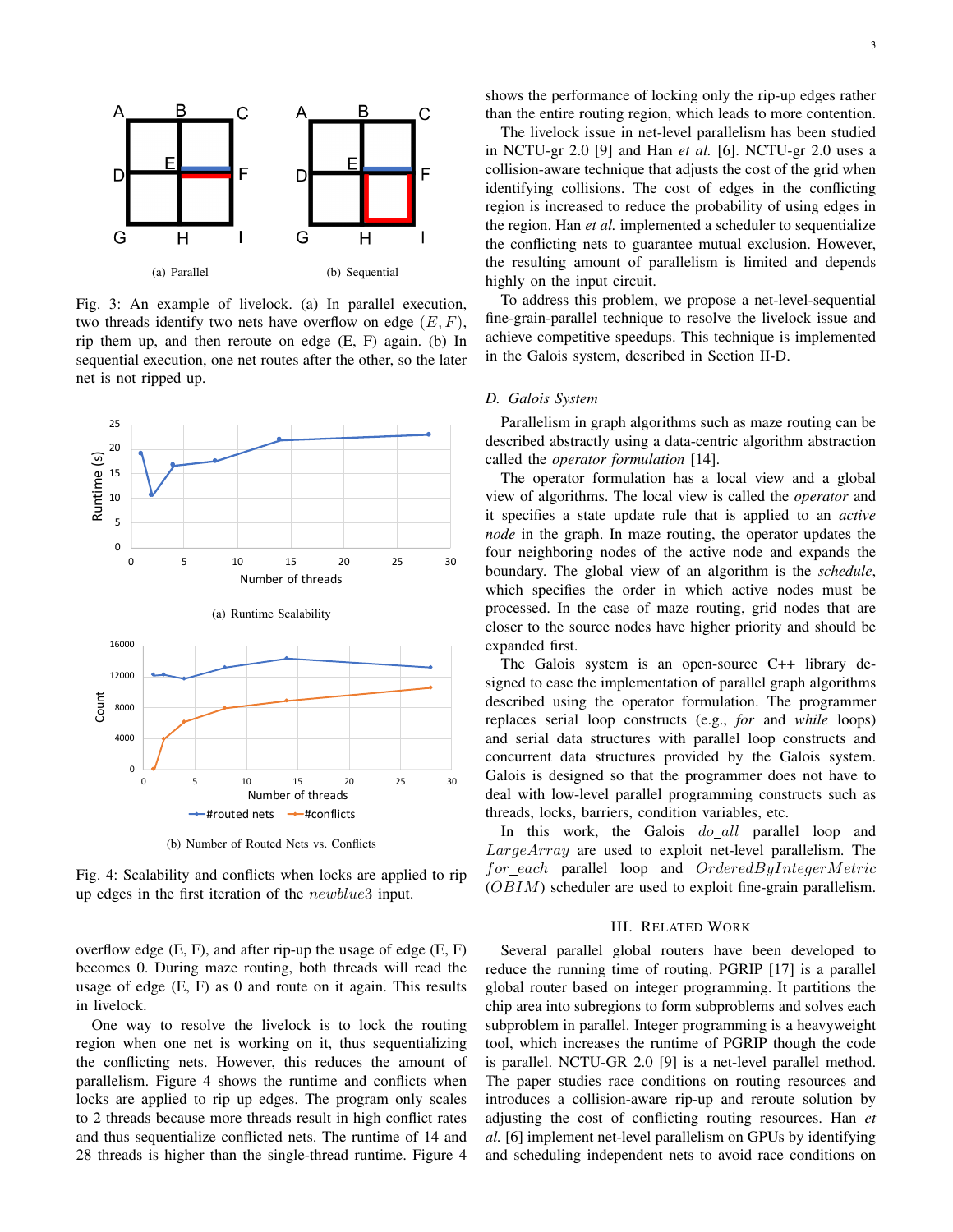routing resources. The level of parallelism and solution quality highly depend on the input circuit. VFGR [15] utilizes both net-level and region-level parallelism and switches between them according to the bounding box of the nets.

# IV. PARALLEL MAZE ROUTING IMPLEMENTATION

Our global router SPRoute is based on FastRoute 4.1 [13]. We parallelized the maze routing stage, which is the most timeconsuming stage in the design flow. The parallelized maze routing has two phases: net-level parallelism and fine-grained parallelism as shown in Algorithm 1.

# Algorithm 1 Maze routing

**Require:** A set of nets N and a grid graph  $G(V, E)$ **Ensure:** Routing solution of each net n in N 1: for each net n in N do  $#$  net-level parallelism 2: for each two-pin net e of n do 3: if  $ripup\_check(G, e)$  then 4:  $ripup(G, e)$ 5: W L.push(e.source nodes) 6: while  $|WL\text{.}empty()$  do # fine-grain parallelism 7:  $node = WL.pop()$ 8:  $neighbors = maxe\_expand(G, node)$ 9: W L.push(neighbors) 10: end while 11:  $trace\_back(G, e)$ 12:  $adjust\_tree(n, e)$ 13: end if 14: end for 15: end for

During maze routing, a 2-pin net is checked to see if there is overflow on the edges it uses (line 3). If so, it is ripped up by subtracting the usage on the edges and its source nodes are pushed into the worklist  $WL$  (lines 4 and 5). The worklist  $WL$ stores the boundary of the maze expansion. The boundary is iteratively expanded until no node is left in the worklist (lines 6 to 9). Finally, the net traces back on the grid graph to generate a routing solution and updates the usage in the grid graph (line 11) before adjusting the tree structure if necessary (line 12).

In Algorithm 1, lines 1, 2 and 6 comprise three nested loops that are possible candidates for parallelization. Section IV-A describes net-level parallelism to parallelize line 1. Section IV-B describes fine-grain parallelism to parallelize line 6. Line 2 iterates on 2-pin nets of a net. The source and destination nodes depend on the remaining 2-pin nets of the same net, thus there are dependencies at the 2-pin nets level, making this loop difficult to parallelize.

## *A. Net-level Parallelism*

Figure 5 shows the implementation of net-level parallelism. All threads share a global grid that contains the usage information on the grid edges. Threads atomically subtract the usage during rip-up or add to the usage when establishing a route. Each thread has a local grid that stores all the information on the grid node, including its distance from the source node, the parent node from which the boundary is expanded, etc.



Fig. 5: Net-level Parallelism



Fig. 6: Fine-grain Parallelism

During maze routing, each thread executes lines 3 to 12 in Algorithm 1. Lines 3 and 8 both read the usage of the edges from the global grid and make decisions based on the usage. Line 3 determines if the net should be ripped up and line 8 determines if the neighbors should be pushed into the worklist. Since we do not apply locks to the routing regions, the usage read by a thread may be stale, causing livelock, as explained before. Thus, the solution of net-level parallelism is nondeterministic.

After maze routing is done, we compare the total overflow of this iteration with the previous iteration. Once the total overflow stops decreasing, we interpret it as evidence of livelock and reduce the number of threads in net-level parallelism. If livelock still exists, we finally switch to the fine-grain parallelism phase.

# *B. Fine-grain Parallelism*

The fine-grain phase parallelizes line 6 in Algorithm 1, as illustrated in Figure 6. In fine-grain parallelism, a node on the grid graph is called active when it is in the worklist. The parallel loop starts from a set of source nodes in the worklist. During the expansion, each thread first pops a node from the worklist and acquires the lock for itself and its four neighbors. Then it relaxes the edges of the node to compute the new distance of the neighbors. The distance values are updated if the new distance is less than the neighbor's current distance.

As discussed in Section II-D, an algorithm has a local view and a global view in the operator formulation. In maze routing, the local view (operator) is the edge relaxation and boundary expansion. The global view is the schedule of active nodes, i.e.,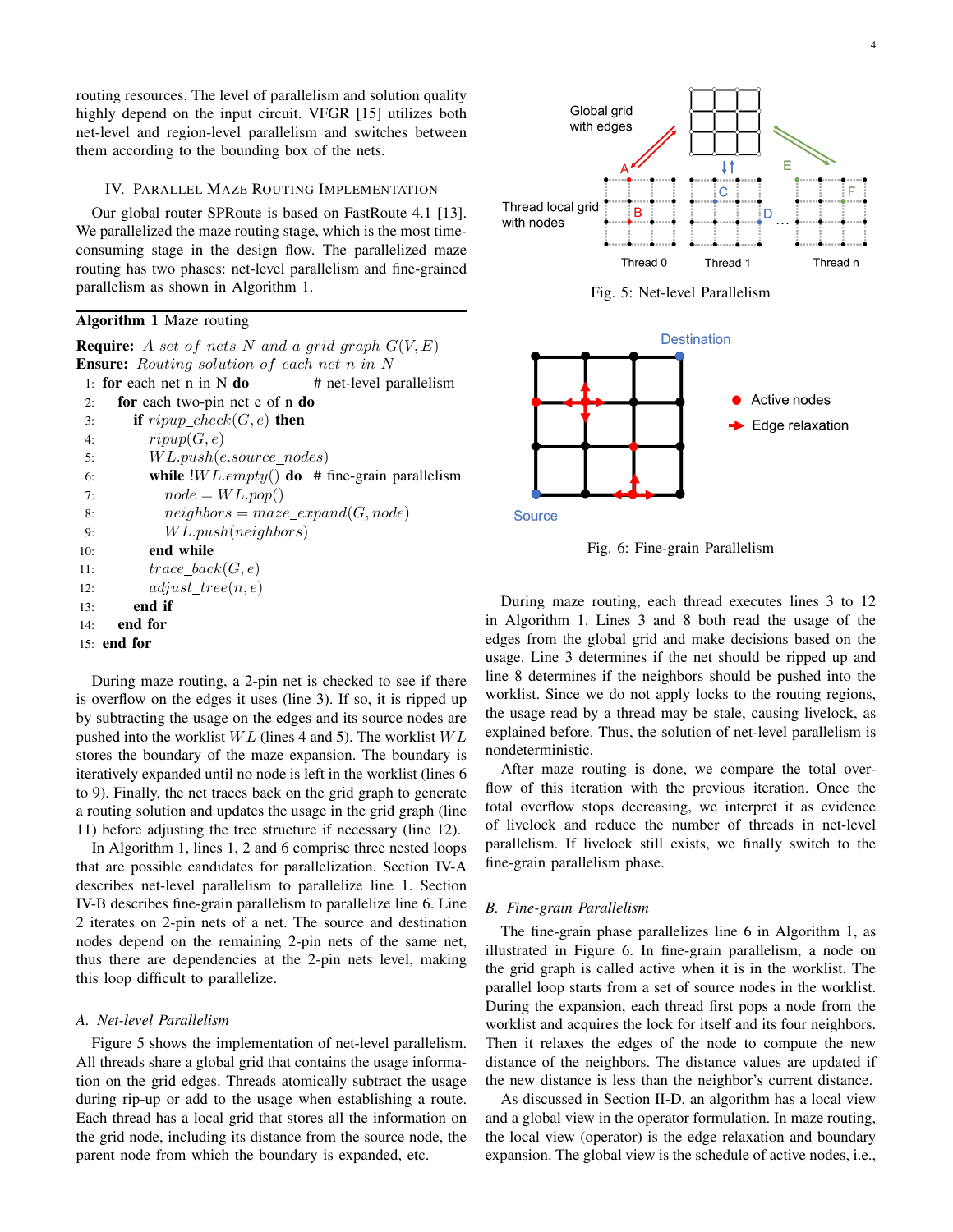

Fig. 7: OrderedByIntegerMetric (OBIM) scheduler with per thread chunked FIFO

which node has the highest priority to be popped out from the worklist and executed first. In sequential maze routing, nodes with a shorter distance have higher priority and thus a priority queue is generally used. However, priority queues are not good concurrent priority schedulers [8]. In Galois, a scalable priority scheduler called OrderByIntegerMetric (OBIM) is provided to support *soft* priorities [12].

*1) Scheduler Design:* The scheduler of the fine-grain parallel phase uses OBIM with PerThreadChunkFIFO, which provides thread locality to OBIM.

OBIM partitions the priority range into subranges and assigns each subrange the same priority level by a user specified indexer. The order within each priority level and its detailed implementation are specified by another secondary worklist. In our fine-grain parallel design, we use the  $distance/OBIM$  delta rounded to an integer as the indexer, and PerThreadChunkFIFO as the secondary worklist.  $OBIM$ <sub>-delta</sub> is a function that shares the same parameters as the cost function on edges and changes across iterations as the cost function changes.

As an example, Figure 7 shows the structure of OBIM with an  $OBIM$ <sub>-delta</sub> of 20 and PerThreadChunkFIFO with a chunk size of 2. The highest priority is priority 0. In OBIM with PerThreadChunkFIFO, there is a ChunkFIFO for each thread in each priority level. A ChunkFIFO maintains a queue for chunks of work items. A full chunk can be stolen by other threads for load balancing while an incomplete chunk cannot.

In maze routing, when a thread is pushing a node into the worklist, it calculates the integer index of the node and pushes the node into a chunk in the corresponding ChunkFIFO. When a thread is popping a node from the worklist, it reads the highest priority level that has work items among all threads and then checks if there are work items in its local priority level. If so, it pops a chunk from the local ChunkFIFO and executes it. Otherwise, it steals a full chunk from another thread. Since OBIM maintains soft priorities in the worklist, the order in which nodes are popped from the worklist is nondeterministic. Therefore, the exploitation of fine-grain parallelism is nondeterministic and may produce different solutions in different runs with the same inputs.

*2) Work Reduction:* In maze routing, a grid node can be pushed into the worklist multiple times and thus introduce extra work. To reduce the extra work, we push the node as well as its distance to the worklist. While the node is in the worklist, a shorter path may be found and a duplicate of the node with a smaller distance is pushed into the worklist. In this case, the distance on the grid is updated to the smaller one. When a node is popped out, it aborts if the push-time distance is not equal to the distance on the grid. This optimization eliminates more than half of the work in some cases.

Line 6 in Algorithm 1 shows that the fine-grain parallel loop terminates when there are no items left in the worklist. However, the maze expansion can terminate when the shortest path is found even though the worklist is not empty. We implement the early termination by recording the minimum length of the paths that reaches the destination. If the worklist pops a node with distance above the recorded distance plus  $OBIM$ <sub>-delta</sub>, which indicates that no active node in the worklist has the same priority as the recorded distance, then it is safe to exit routing of the current net.

## V. EXPERIMENTAL RESULTS

SPRoute is implemented in C++ on Galois 4.0 [5]. We evaluate SPRoute on the ISPD 2008 global routing contest [1] benchmark suite on a 28-core 2.2 GHz Intel Xeon Gold machine with 196 GB of memory. The machine has two sockets, i.e., 14 cores per socket. We adopt the same criterion as NCTU-gr 2.0 [9] and classify the inputs into two categories: overflow-free cases and hard-to-route cases.

In the experimental results, we first show convergence behavior and scalability of SPRoute to explain performance. Then we compare the total overflow, wirelength and runtime of SPRoute with these statistics for two state-of-the-art academic global routers, FastRoute 4.1 [13] and NCTU-gr 2.0 [9], both of which are sequential. The total wirelength and the number of vias are given in units of  $10<sup>5</sup>$ .

#### *A. Convergence Behavior*

In SPRoute, maze routing is called iteratively until the overflow converges to 0. One iteration of maze routing denotes one pass to rip up and reroute all the nets. Figure 8 shows the convergence behavior of different execution strategies for the *bigblue1* input from the ISPD 2008 routing contest. These execution strategies are (i) sequential execution, (ii) fine-grain parallel execution, (iii) net-level parallel execution with 8 threads, (iv) net-level parallel execution with 28 threads, and (v) SPRoute.

The figure shows that for  $bigblue1$ , fine-grain parallel execution and sequential execution behave similarly, and their overflow decreases to zero in iteration 15. The fine-grain parallel execution strategy is net-level sequential so it does not encounter problems with livelock. Net-level parallel execution does not converge in 28 iterations for both 8 threads and 28 threads. The overflow of net-level parallel execution with 28 threads stops decreasing at iteration 9 and remains high. The overflow of net-level parallel execution with 8 threads is close to zero after iteration 9. However it does not decrease to zero even after 28 iterations because of livelock. This illustrates the trade-off between parallelism and convergence in net-level parallel execution.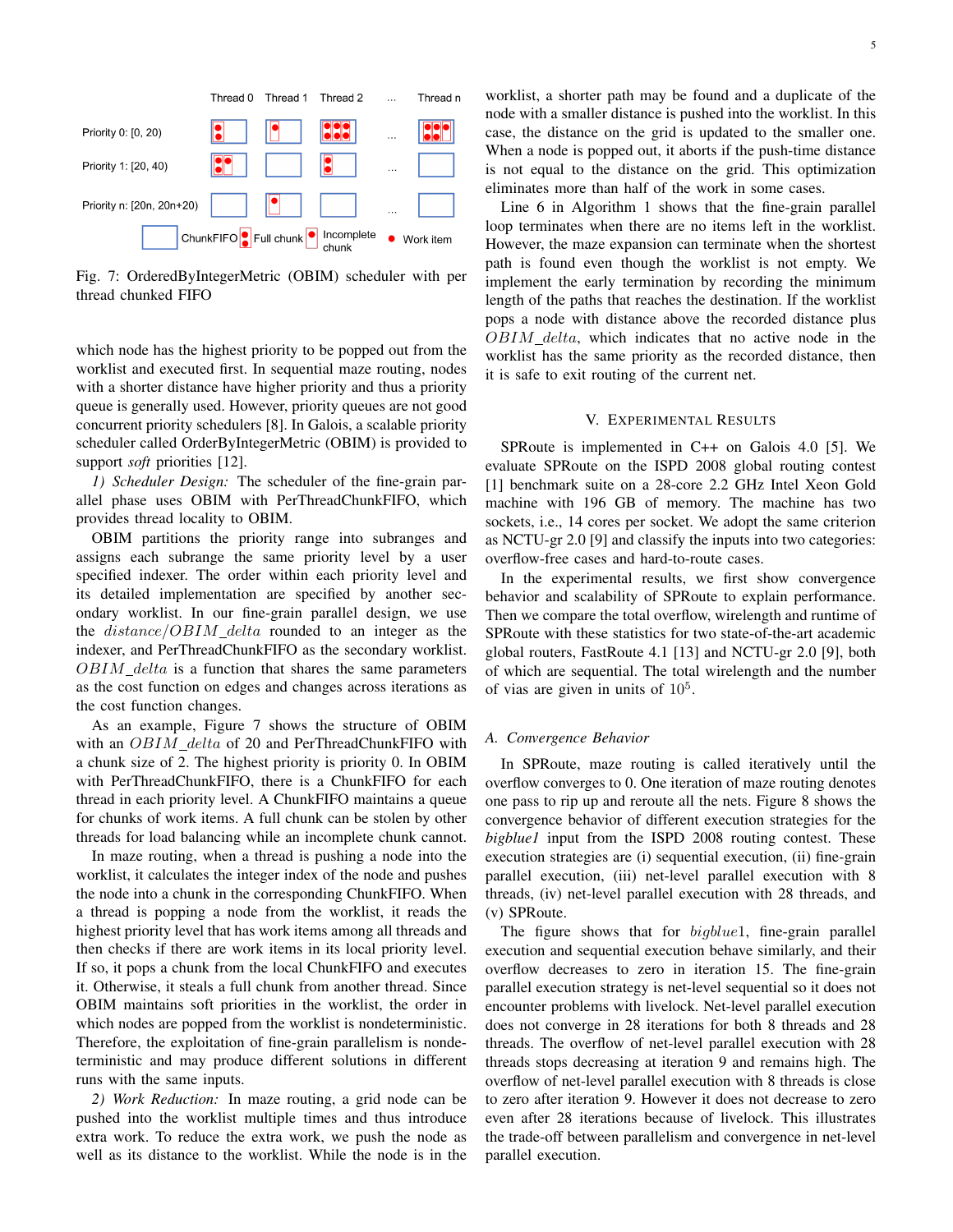

Fig. 8: Convergence relationship between total overflow and iteration number on the *bigblue1* input



Fig. 9: Runtime of the first maze routing iteration on the newblue3 input

SPRoute implements a hybrid scheme that achieves a good speedup with net-level parallel execution and guarantees convergence by switching to fine-grain parallelism when livelock is detected. In Figure 8, the overflow of SPRoute until iteration 7 is similar to that of net-level parallel execution with 28 threads. When livelock is identified, SPRoute lowers the level of parallelism in net-level parallel execution and finally switches to fine-grain parallelism. SPRoute converges in iteration 20.

#### *B. Scalability*

*1) Scalability of Fine-grain Parallel Execution:* Figure 9 shows the runtime of the first maze routing iteration on newblue3. Net-level parallel execution provides close to perfect scaling but fine-grain parallel execution flat-lines after 8 threads. Since 8 threads provide the best speedup  $(4.3\times)$ , we use 8 threads in SPRoute when switching from net-level parallelism to fine-grain parallelism.

We use Intel's Vtune Amplifier [7] to profile the first maze routing iteration on *newblue3* and investigate the reasons of the limited speedup in fine-grain parallelism. Figure 10 shows the clock cycles of two major time-consuming functions.  $Pop$ denotes the cost of popping nodes from the worklist plus the cost of waiting if there are not enough nodes in the worklist. Lock denotes the cost of locking neighbors plus the cost of waiting if any of them are already locked. The clock cycles shown in the figure are the aggregated clock cycles of all threads. As the number of threads increases, the clock cycles



Fig. 10: Clock Cycles of Pop and Lock



Fig. 11: Scalability on Overflow-free Cases

of a scalable function should remain the same whereas the clock cycles increase if the function is not scalable. The figure shows that both *pop* and *lock* do not scale. This explains the reason for the limited parallelism in the fine-grain stage.

Since fine-grain parallelism is widely used in graph applications, we compare the number of nodes, number of edges, average parallelism and average worklist size between maze routing and the Single Source Shortest Path (SSSP) problem in Table I. The USA road network is a standard graph for graph analytics studies. We estimate parallelism by using the size of the maximal independent set in the worklist, i.e., the maximal number of work items that can run concurrently. Table I shows that the average parallelism and worklist size for maze routing on newblue3 are both several orders of magnitude smaller than for SSSP. The worklist size depends on the size of the routing region. Note that, in this example, the average number of routing edges of a 2-pin net is 105, which indicates that the maze expansion only explores a small routing region in the entire  $973 \times 1256$  grid and thus the worklist size is small.

*2) Scalability of SPRoute:* Figure 11 shows the scalability of SPRoute on overflow-free benchmarks. The average scaling on 28 threads is 11.5. Ten of the eleven inputs achieve more than  $8 \times$  speedup. On newblue1, SPRoute does not provide good scalability because it requires a large number of maze routing iterations to converge. In our two-phase implementation, most of the time is spent in the fine-grain phase, which provides limited scalability.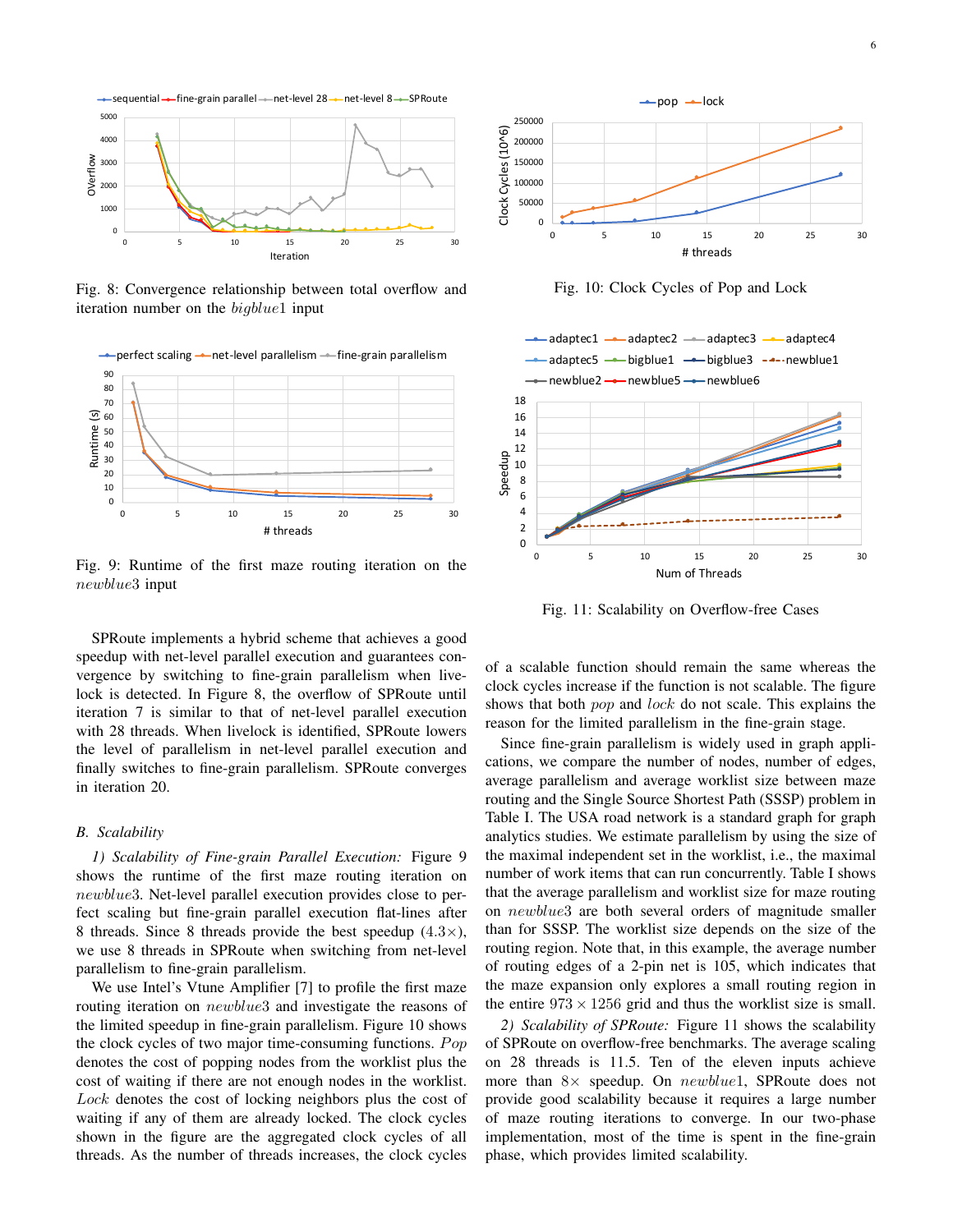|                                  | Grid              | #Nodes   | #Edges   | Avg. Parallelism | Avg. Worklist Size |
|----------------------------------|-------------------|----------|----------|------------------|--------------------|
| Maze routing on <i>newblue</i> 3 | $973 \times 1256$ | 1222088  | 2441947  | 575              | 12456              |
| SSSP on USA road graph           |                   | 23947347 | 57708624 | 743172           | 2415366            |

TABLE I: Average Parallelism and Worklist Size

#### *C. Comparison with Academic Global Routers*

Table II shows the wirelength, number of vias, and overall maze routing time of five global routers on the overflow-free cases. The standard deviation is provided to account for the non-determinism in parallel SPRoute. The wirelength and the number of vias are consistent with 0.06% and 0.05% standard deviations respectively. The runtime of parallel SPRoute has an average standard deviation of 8.7% because it depends on when the switch is made between the two phases.

To build a deterministic global router, we can either execute independent nets in rounds or assign priorities to nets to remove the randomness in resolving livelocks. However, as discussed in Section II, most nets overlap with each other and these two methods will reduce speedup. In our ongoing work, we are studying how to build a deterministic and fast maze router.

The row denoted Avg. Ratio shows the overall wirelength, vias and runtime normalized to those of parallel SPRoute. Smaller ratios are better. Parallel SPRoute achieves an 11.5× speedup with a 0.6% wirelength penalty compared to sequential SPRoute and a  $11\times$  speedup with a 0.6% wirelength increase against FastRoute 4.1. NCTU-gr 2.0 in fast mode focuses on improving the runtime with acceptable wirelength increase, and is outperformed by SPRoute by a wirelength of 2% and a speedup of  $8.4 \times$ . NCTU-gr 2.0 in regular mode is outperformed by a number of vias of 2% and a speedup of  $10.0\times$ .

Table III shows the result for the hard-to-route cases. TOF and MOF denote the total overflow and the maximum overflow of all edges. WL and VIA denote the wirelength and the number of vias. Parallel SPRoute has a  $4.5\times$  speedup with a total overflow penalty of 0.7% and a wirelength penalty of 0.5% over sequential execution, and it has a  $3.1\times$  speedup with a total overflow penalty of 7% and a wirelength penalty of 0.6% relative to FastRoute 4.1. On the hard-to-route cases, the fine-grain parallel phase accounts for most of the runtime and thus the speedup is limited by the available parallelism in the fine-grain phase.

Compared to NCTU-gr 2.0, SPRoute uses 0.3% more wirelength and achieves  $2.48\times$  less total overflow than regular mode, and achieves  $3\%$  less wirelength and  $5.17\times$  less total overflow than fast mode. The runtime of SPRoute and NCTUgr 2.0 are not comparable on the hard-to-route cases because the termination condition of maze routing is different.

## VI. CONCLUSION

This paper describes how parallelism can be exploited to reduce the high runtime of the maze routing stage in global routing. We propose a novel two-phase parallel technique that initially uses net-level parallelism and then steps down the parallelism when livelock is identified. If livelock still

exists, SPRoute ultimately switches to fine-grain parallelism to guarantee convergence. SPRoute, our scalable parallel global router, is implemented in the Galois system and evaluated on the ISPD 2008 global routing benchmark suite. On overflowfree benchmarks, SPRoute achieves an average speedup of  $11.5\times$  and  $11\times$  with only 0.6% wirelength penalty over sequential SPRoute and FastRoute 4.1, respectively. On hardto-route benchmarks, SPRoute achieves an average speedup of  $4.5\times$  and  $3.1\times$  over sequential SPRoute and FastRoute 4.1, respectively.

#### REFERENCES

- [1] ISPD 2008. Ispd 2008 global routing contest, http://www.ispd.cc/contests/08/ispd08rc.html.
- [2] Yen-Jung Chang, Yu-Ting Lee, and Ting-Chi Wang. Nthu-route 2.0: a fast and stable global router. In *Proceedings of the 2008 IEEE/ACM International Conference on Computer-Aided Design*, pages 338–343. IEEE Press, 2008.
- [3] Minsik Cho, Katrina Lu, Kun Yuan, and David Z Pan. Boxrouter 2.0: Architecture and implementation of a hybrid and robust global router. In *Proceedings of the 2007 IEEE/ACM international conference on Computeraided design*, pages 503–508. IEEE Press, 2007.
- [4] Chris Chu. Flute: fast lookup table based wirelength estimation technique. In *Proceedings of the 2004 IEEE/ACM International conference on Computer-aided design*, pages 696–701. IEEE Computer Society, 2004.
- [5] Galois. Galois 4.0, https://github.com/intelligentsoftwaresystems/galois.
- [6] Yiding Han, Dean Michael Ancajas, Koushik Chakraborty, and Sanghamitra Roy. Exploring highthroughput computing paradigm for global routing. *IEEE Transactions on Very Large Scale Integration (VLSI) Systems*, 22(1):155–167, 2014.
- [7] Intel. Vtune, https://software.intel.com/en-us/vtune.
- [8] Andrew Lenharth, Donald Nguyen, and Keshav Pingali. Priority queues are not good concurrent priority schedulers. In *European Conference on Parallel Processing*, pages 209–221. Springer, 2015.
- [9] Wen-Hao Liu, Wei-Chun Kao, Yih-Lang Li, and Kai-Yuan Chao. Nctu-gr 2.0: Multithreaded collision-aware global routing with bounded-length maze routing. *IEEE Transactions on computer-aided design of integrated circuits and systems*, 32(5):709–722, 2013.
- [10] Larry McMurchie and Carl Ebeling. Pathfinder: a negotiation-based performance-driven router for fpgas. In *Field-Programmable Gate Arrays, 1995. FPGA'95. Proceedings of the Third International ACM Symposium on*, pages 111–117. IEEE, 1995.
- [11] Michael D Moffitt. Maizerouter: Engineering an effective global router. *IEEE Transactions on Computer-Aided*